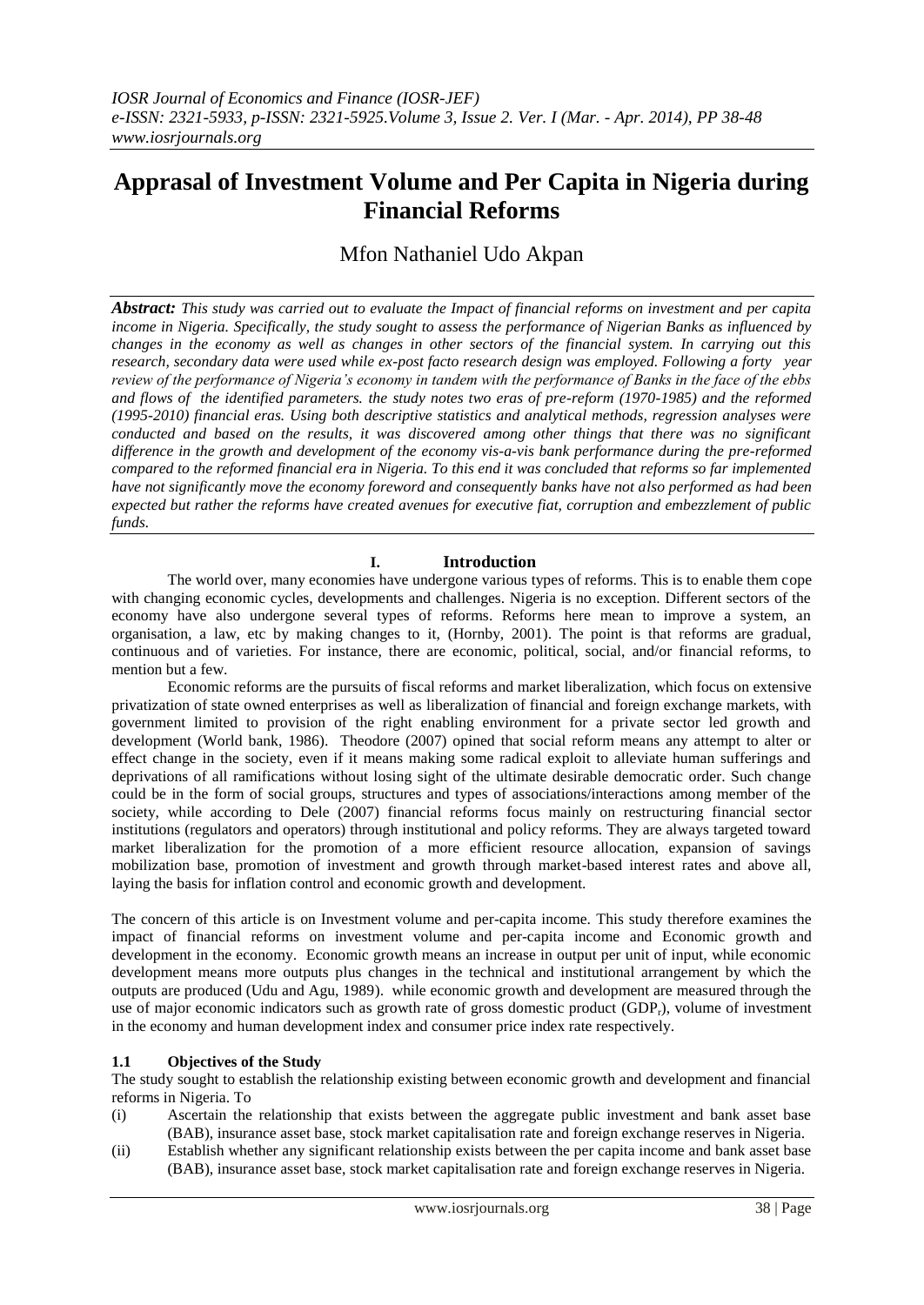# **1.2 Research Questions**

- i. Is there any significant relationship existing between the aggregate public volume of investment and bank asset base, insurance asset base, stock market capitalisation and foreign exchange reserves in Nigeria?
- ii. Has per capita income any relationship with bank asset base, insurance asset base, stock market capitalisation and foreign exchange reserves in Nigeria?

## **1.3 Research Hypotheses**

- These hypotheses are stated in their null forms below:
- i. Ho: Aggregate public investment has no significant relationship with bank asset base, insurance asset base, stock market capitalisation and foreign exchange reserves in Nigeria?
- ii. Ho: Per capita income has no significant relationship with bank asset base, insurance asset base, stock market capitalisation and foreign exchange reserves in Nigeria?

## **II. Literature Review**

## **2.1.0 Theoretical Review**

Judging from the pedigrees of supporting theories, discussion on financial reforms and economic growth and development is not new. Financial reform has long been recognised to play an important role in the economic growth and development of a nation. This recognition dates back to Goldsmith (1955), Cameron (1967), McKinnon (1973), and Shaw (1973). They demonstrated that financial sector could be a catalyst of economic growth and development if it is developed and healthy. Since then efforts have been made in quite a number of literatures to fathom out the ties between these phenomena.

This study therefore, pitches its tent on the framework of theoretical reasoning and evidences that suggest a positive, first-order relationship between financial reform and economic growth and development. A growing body of work that are conducted on this theory have pushed even most sceptics toward the belief that the reform of the financial sector (market and institutions) is a critical and inextricable part of the growth and development process, and away from the view that the financial system is an inconsequential side show, responding passively to economic growth and development

# **3.1 Research Design**

# **III. Research Methodology**

This specifically x–rays the designs, procedures, and techniques that clearly show or tell us how this study is conducted. Items here include: the research design, research area, source and types of data, methods of data collection, and problems of data collection, model specification, and techniques of data treatment.

In this study, the *ex post facto* research design was employed. Ex post factor (i.e. after the fact) research is a research that is undertaken after the event has taken place and the data are already in existence (Ndiyo, 2005). The choice of this design is informed by the hybrid nature of this research. It is hybrid in the sense that it has some descriptive and experimental features, and the ex post factor design is midway between descriptive and experimental research. It is descriptive in that the researcher has no direct control over experimental conditions, while it is experimental because an attempt is made to infer causal relationships between groups, which differ in important ways. It is to explore the causal relationship existing between two or more variables as is the case in this study.

## **3.2 Research Area**

This study is conducted in the area of financial reform and economic growth and development. Its thrust is specifically on examining the impact that financial reforms could mete out on economic growth and development of a nation. In this study, I use Nigeria as a case. Thus, this research is carried out in Nigeria to examine the impact of financial reforms on the growth and development of her economy.

## **3.3 Sources of Data**

The data used were secondary data. Secondary data refers to those pieces of information, facts, figures, and detailed opinions generated and documented by other people to satisfy entirely different research works but were found to be relevant to this study. Specific types of data required are as listed under their category below: 1. *Measures of Financial Reforms:*

(i) Bank asset base (BAB) from the banking sector,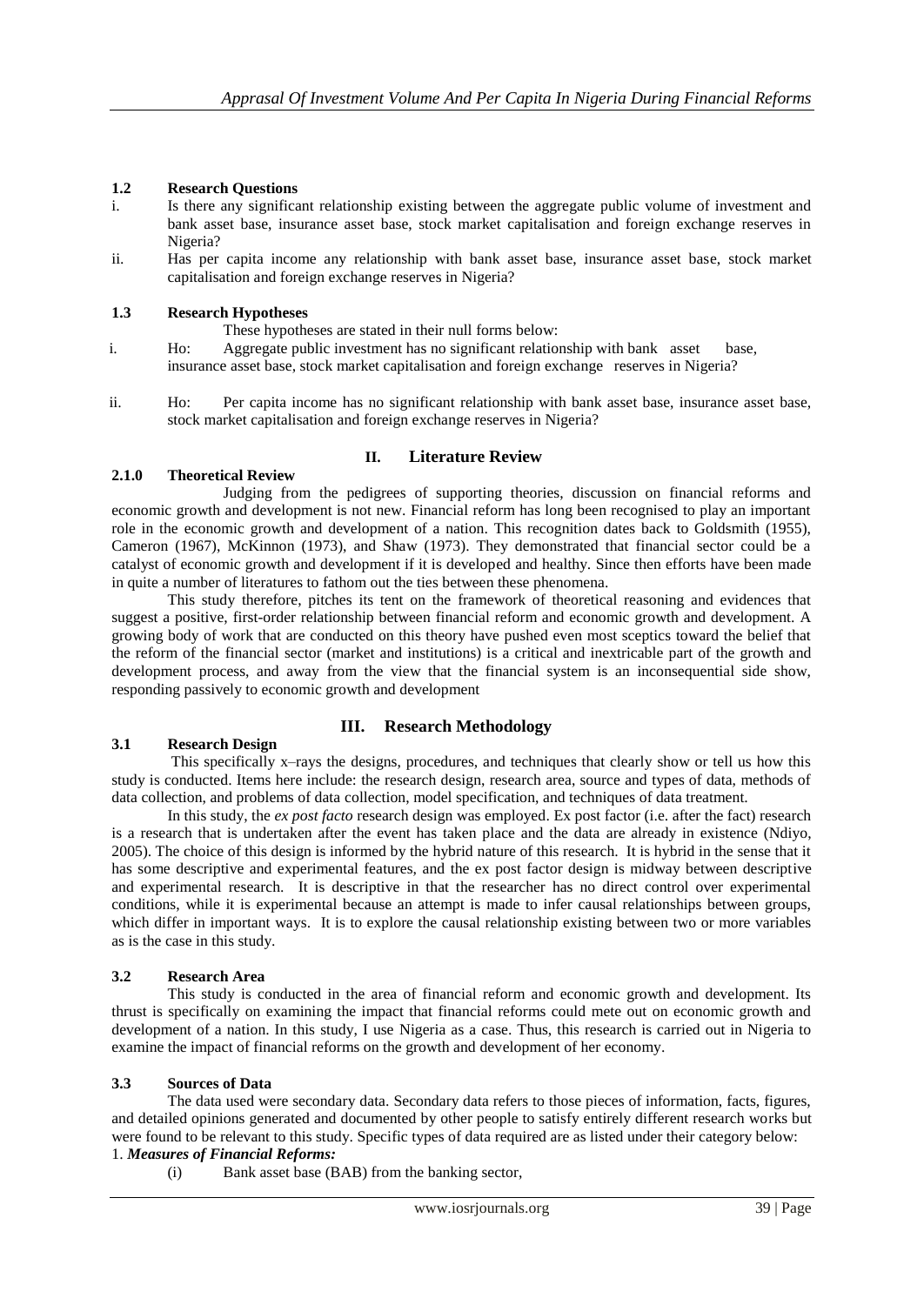- (ii) Aggregate insurance asset base (IAB),
- (iii) Stock market capitalization rate (SMCR), and
- (iv) Foreign exchange reserves (FER).
- 2. *Economic Growth (EG) Indicators:*
	- (i) Growth rate of gross domestic product  $(GDP_r)$ , and
	- (iii) Aggregate public investment designated as volume of investment (VI).
- 3. *Economic Development (ED) Indicators:*
	- (i) Per capita income (PCI), and
	- (iii) Consumer price index (CPI).

However, these data were drawn from the following sources: The Central Bank of Nigeria (CBN) and International Monetary Fund (IMF) statistical Bulletin, economic reviews, monetary survey data, Annual Reports and Statement of Accounts; Annual Abstract of Statistics from the National Bureau of statistics (NBL), Bureau of Labour Statistics (BLS), annual reports and statements of account; Accounts of institutions and information from Federal Ministry of Finance and Economic Development; Textbooks and other publications; Website and Internet-based sources.

## **3.4 Model Development/Specification**

Economic "growth" and "development" are often used synonymously in economic discussion, but they can be distinguished from each other. Economic growth means more output, which implies more input and more efficiency – that is an increase in output per unit of input (Udu and Agu, 1989:232). It is the rate at which the economy grows per annum and is measured in this study by the growth rate of gross domestic product (GDPr), and volume of investment (VI) etc. In this study, it is postulated that economic growth, proxy by GDPr and VI is influence by financial reforms proxy by bank asset base (BAB) Insurance Asset Base (IAB), stock market capitalization rate (MCR) and foreign exchange reserves (FER) . Our first set of models and their implicit regression equations are therefore given thus:

**(1)** *EG = ƒ (BAB, IAB, MCR, FER):* **(i)** *GDPr = ƒ (BAB, IAB, MCR, FER)*  $GDP_r = a_o + b_1X_1 + b_2X_2 + b_3X_3 + b_4X_4 + e$  $GDP_r = a_o + b_1 BAB + b_2 IAB + b_3 MCR + b_4 FER + e...$ *Eqtn 1* **(ii)** *VI = ƒ (BAB, IAB, MAR, FER):*  $VI = a_0 + b_1X_1 + b_2X_2 + b_3X_3 + b_4X_4 + e$ 

 $VI = a_0 + b_1 BAB + b_2 IAB + b_3 MCR + b_4 FER + e$ .......*Eqtn 2 where EG = Economic growth measured by GDP<sub>r</sub> and VI, each being a function of (f)*  $X_1 = BAB$ *,*  $X_2 = IAB$ *,*  $X_3$ =MCR,  $X_4$ =FER as defined above, and **e**=error term,  $a_0$ =estimate of the true intercept of the dependent *variables or regression constant; b1..n = estimate of the true parameters of the independents variables or* 

*regression coefficients* Economic development (ED) on the other hand, implies that there are both more output and changes in the technical and institutional arrangement by which the output is produced. It implies changes in the structure of outputs and in allocation of inputs by production sector. Udu and Agu (1989:232) defined economic development as the process whereby the level of national production (i.e., national income) or per capita income, increase over a period of time and is measured in this study by per capita income (PCI) and Consumer Price Index (CPI). In the same vein, ED proxy by PCI and CPI is influence by financial reforms as express in our second set of models below:

**(2)** *ED = ƒ (BAB, IAB, MCR, FER):*  **(i)** *PCI = ƒ (BAB, IAB, MCR, FER) PCI* =  $a_0 + b_1X_1 + b_2X_2 + b_3X_3 + b_4X_4 + e$  $PCI = a_0 + b_1 BAB + b_2 IAB + b_3 MCR + b_4 FER + e...$ *(***ii)** *CPI = ƒ (BAB, IAB, MCR, FER)*  $CPI = a_o + b_1X_1 + b_2X_2 + b_3X_3 + b_4X_4 + e$  $CPI = a_0 + b_1 BAB + b_2 IAB + b_3 MCR + b_4 FER + e...$ 

*All variables are as defined earlier on in the preceding sections.*

Generally, while measures of financial reforms constitute the independent variables, measures of economic growth and development constitute the dependents variables of the study. Thus *eqtns 1 – 4* would be estimated through a simultaneous regression estimation procedure. This estimation procedure is often adjudged to yield better result and more efficient estimate of the parameters and coefficient of the regression than the single equation model especially where two or more independent variables are involved. In its implicit form the multiple regression models would be rendered as:

*Y = a + b<sup>1</sup> BAB + b<sup>2</sup> IAB + b3MCR + b4FER***+** *e................... eqtn 5*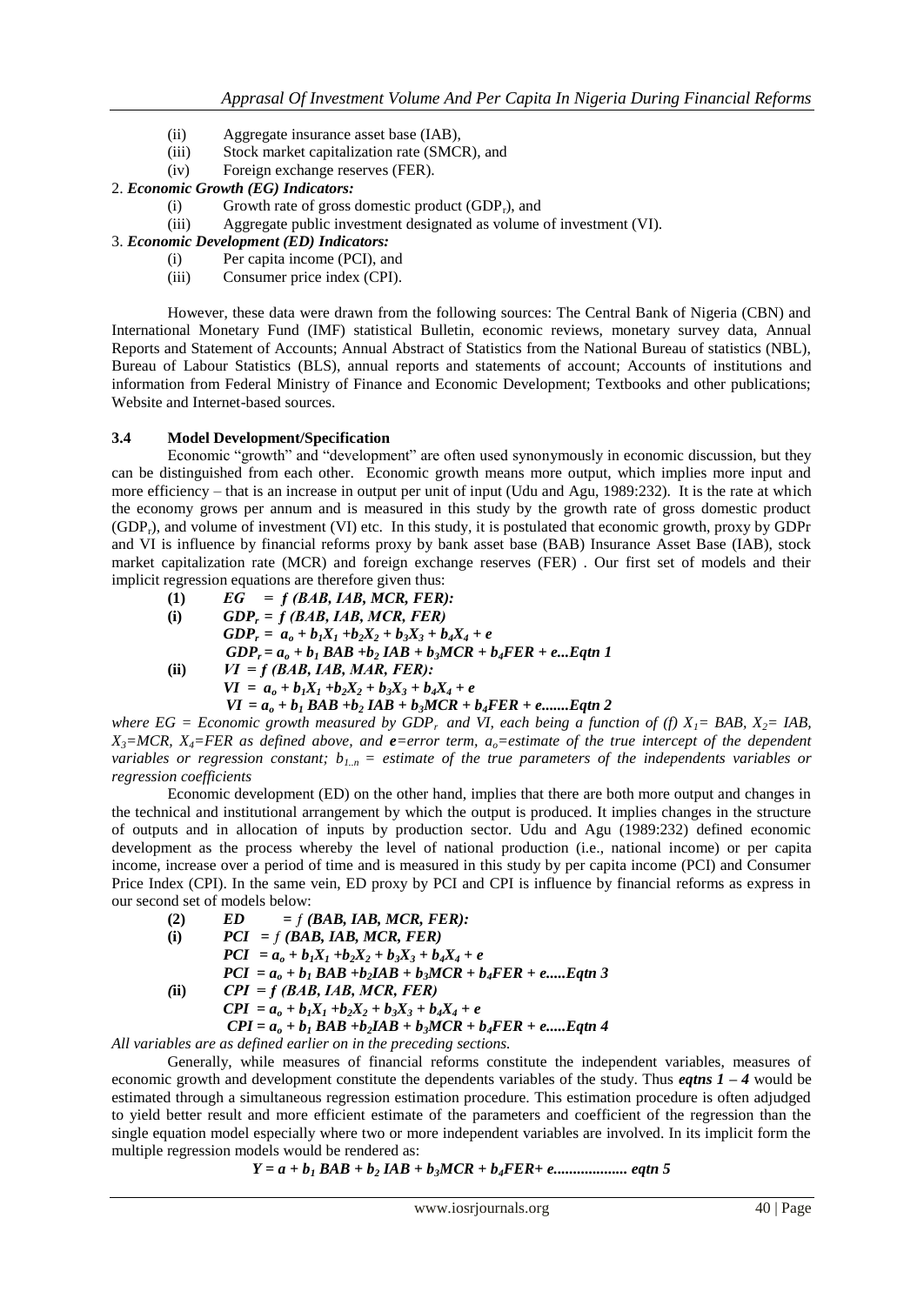*GAUSS MARKOV MODEL: Linearity in Parameters* 

*where: Y*  $=$  the estimate value of the dependent variable, given specific value of *independent variables;*

- $a<sub>o</sub>$  = estimate of the true Y intercept or regression constant;
- $b_{1,n}$  = estimate of the true parameter of the independent variables or

*regression coefficient; BAB, IAB, MCR, FER, are as defined earlier.*

**3.5 Method of Data Analysis**

In this study, the multiple regression method will be employed to analyze data. The model for this statistics is given as:

*Y = a + b<sup>1</sup> BAB + b2IAB + b3MCR + b4FER***+** *e................... eqtn 5.*

The use of regression in the analysis is to assist in identifying the independent variable that best explains and significantly impacts on the dependent variable of the research. For purpose of testing the hypotheses, three tests:- the t-test, the F-test statistics and ANOVA was employed. While the t-test was used to measure the statistical significant of the regression coefficients and to determine the flow or direction of the relationship existing between the two variables, the F-test was employed to measure the adequacy or appropriateness of the model and to arrive at a conclusion on the statistical significance of the coefficient of determination  $(r^2)$ . All the hypotheses will be tested at 95% level of significance. The result generated base on the application of Mat lab, a computer based software programme will be compared with the tabulated t and f statistics respectively at  $P = 0.05$ . Consequently, the decision rule for accepting or rejecting the hypotheses is based on:

*(i)*  $\qquad$  *Accept*  $H$ <sub>*o*</sub> and reject  $H$ <sub>*i*</sub> if  $f$ <sub>*t*</sub>  $_{0.05}$  >  $f$ <sub>*C*</sub>

*(ii) Reject* $H_o$ *and accept* $H_i$ *if* $f_t$  $_{0.05} < f_c$ 

That is, we accept the null hypotheses  $(H_0)$  and reject the alternative hypotheses  $(H_i)$  where the tabulated or critical F value is greater than our computer generated F value at 5% level of significance and vice versa. Similarly the significance and relevance of the parameter estimate of our test is considered at where:  $t_C$  $\omega_{0.05} > t_t$  and insignificance and non-relevance at where  $t_{C,0.05} < t_t$ .

The use of F- statistic in determining whether or not to reject the hypotheses is simply because of its prime or superior position to the t-test as noted by McCullough (1974) thus: "if f-test result is true, then t-test must be true and not vice-versa". Finally, an ANOVA used to compare and analyse any observed differences in economic growth and development in periods of financial repression as well as in the periods of financial reform.

## **IV. Data Presentation Analysis And Interpretation**

## **4.1 Data Presentation**

This present, analyze and interprets the data collected for the study. Data used in this study were collected based on the variables identified in the research objectives, research questions and hypotheses. Thus the data were presented to reflect the research objectives and the problems identified.

## **4.2 Data Analysis**

The data in Appendix A underpins the analytical framework for this study. It is pivotal to and a springboard from which subsequent data and Appendices are extracted and analyzed specifically for each index of economic growth and development against those of financial reforms. The data presented in Appendix A covers the period of forty-one (41) years, (1970-2010). In it, it is shown that financial reforms are examined in terms of bank asset base (BAB), insurance asset base (IAB), foreign exchange research (FER) and stock market capitalization (SMC). Economic growth is examined in terms of growth rate of gross domestic product (GDPr) and aggregate public investment, i.e. investment volume (IV), while economic development is examined in terms of per capita income (PCI) and consumer price index (CPI).

### APPENDIX A

The Relationship between Growth Rates of Gross Domestic Product (GDPr), Investment Volume (IV), Growth Rate of Per Capita Income (PCIr), Consumer Price Index (CPI), Bank Asset Base (BAB), Insurance Asset Base (IAB), Foreign Exchange Reserves (FER), and Stock Market Capitalization (SMC),( 1970 – 2010)

| Years | GDP $r$ $(\%)$ |       | $PClr(\%)$ | CPI  | <b>BAB</b> | IAB     | <b>FER</b> | <b>SMC</b> |
|-------|----------------|-------|------------|------|------------|---------|------------|------------|
|       |                | (%)   |            | (% ) | (% )       | $(\% )$ | (% )       | (% )       |
| 1970  | 46.80          | 18.80 | 21.98      | 0.23 | 51.19      | 64.40   | 8.10       | 1.20       |
| 1971  | 26.33          | 16.60 | 11.47      | 0.23 | 10.80      | 64.20   | 8.10       | 11.80      |
| 1972  | 8.45           | 24.50 | 0.85       | 0.24 | 12.70      | 54.60   | 9.20       | $-24.86$   |
| 1973  | 59.09          | 31.50 | 2.77       | 0.28 | 23.03      | 53.60   | 24.80      | 23.97      |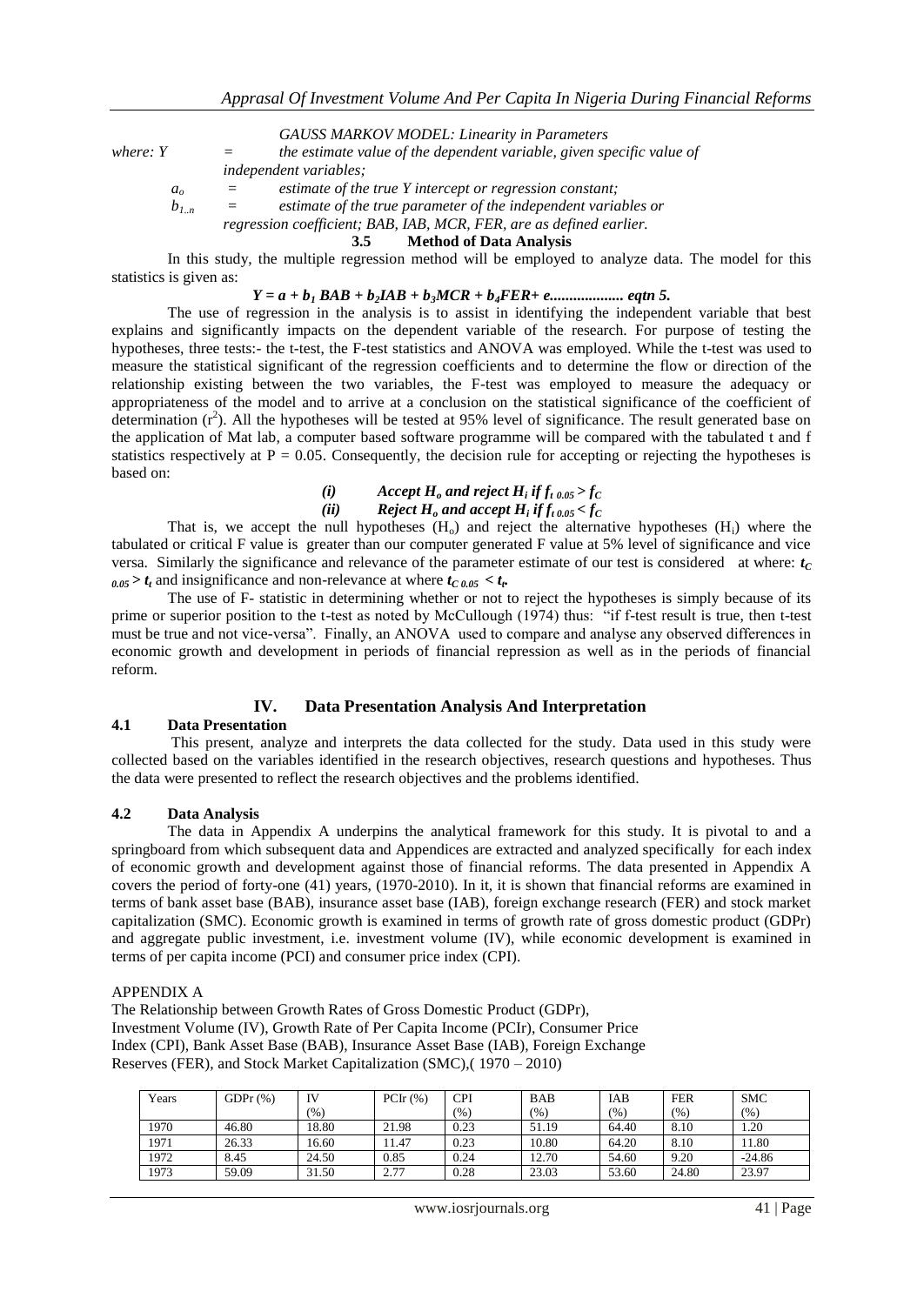| Apprasal Of Investment Volume And Per Capita In Nigeria During Financial Reforms |  |  |  |
|----------------------------------------------------------------------------------|--|--|--|
|                                                                                  |  |  |  |
|                                                                                  |  |  |  |
|                                                                                  |  |  |  |

| 1974 | 60.00   | 42.30 | 8.28     | 0.31  | 58.84 | 47.40 | 25.10 | $-45.12$ |
|------|---------|-------|----------|-------|-------|-------|-------|----------|
| 1975 | 17.09   | 43.40 | $-7.81$  | 0.45  | 53.24 | 45.70 | 24.80 | 25.64    |
| 1976 | 24.66   | 40.60 | 5.91     | 0.50  | 47.88 | 43.30 | 24.70 | 75.66    |
| 1977 | 17.41   | 42.90 | 2.86     | 0.66  | 35.47 | 40.90 | 31.00 | 60.85    |
| 1978 | 7.32    | 46.50 | $-8.61$  | 0.70  | 5.51  | 37.90 | 30.95 | 5.38     |
| 1979 | 19.03   | 48.40 | 3.58     | 0.75  | 23.40 | 32.30 | 21.97 | 34.10    |
| 1980 | 18.62   | 52.40 | 1.21     | 0.88  | 45.39 | 33.50 | 25.78 | 52.79    |
| 1981 | 40.29   | 52.60 | $-15.52$ | 1.03  | 19.19 | 30.00 | 33.14 | $-21.58$ |
| 1982 | 2.36    | 51.10 | $-2.90$  | 1.10  | 16.34 | 32.30 | 53.00 | $-29.46$ |
| 1983 | 9.99    | 50.90 | $-7.79$  | 1.53  | 17.82 | 28.50 | 43.00 | 85.06    |
| 1984 | 11.32   | 51.70 | $-7.35$  | 1.87  | 12.60 | 29.70 | 63.00 | $-35.53$ |
| 1985 | 13.76   | 53.70 | 6.72     | 1.89  | 6.64  | 26.50 | 0.50  | 23.43    |
| 1986 | 0.97    | 54.00 | $-0.35$  | 2.15  | 24.00 | 23.30 | 0.50  | 57.26    |
| 1987 | 49.03   | 53.00 | $-3.52$  | 2.36  | 25.57 | 22.80 | 0.60  | $-23.19$ |
| 1988 | 33.39   | 51.40 | 6.67     | 3.80  | 16.45 | 20.20 | 0.50  | 12.23    |
| 1989 | 54.78   | 53.20 | 4.14     | 5.50  | 11.79 | 18.90 | 0.50  | $-28.22$ |
| 1990 | 15.94   | 53.10 | 5.14     | 5.70  | 27.87 | 24.20 | 0.70  | $-63.06$ |
| 1991 | 24.31   | 59.00 | 1.83     | 7.00  | 41.65 | 27.60 | 0.80  | 7.40     |
| 1992 | 69.69   | 58.60 | 0.07     | 10.42 | 35.46 | 35.90 | 1.70  | 10.39    |
| 1993 | 26.79   | 40.50 | $-0.58$  | 16.80 | 42.07 | 19.10 | 2.10  | 63.59    |
| 1994 | 31.25   | 45.40 | $-2.58$  | 29.70 | 30.45 | 18.30 | 2.20  | 22.56    |
| 1995 | 11.16   | 62.00 | $-0.18$  | 45.03 | 30.54 | 50.90 | 2.20  | 86.50    |
| 1996 | 42.79   | 69.80 | 1.63     | 51.47 | 19.11 | 40.10 | 2.20  | 27.97    |
| 1997 | 4.09    | 69.40 | 0.13     | 56.73 | 27.37 | 40.1  | 2.00  | 48.00    |
| 1998 | $-3.48$ | 69.50 | $-0.61$  | 63.49 | 18.86 | 22.88 | 2.10  | 31.36    |
| 1999 | 2.80    | 69.60 | $-1,32$  | 63.63 | 54.04 | 26.72 | 2.10  | 3.69     |
| 2000 | 3.80    | 69.60 | 2.93     | 72.87 | 87.00 | 9.22  | 9.80  | 10.06    |
| 2001 | 4.60    | 69.50 | 0.74     | 84.90 | 26.00 | 45.76 | 20.00 | 10.48    |
| 2002 | 3.50    | 69.50 | $-0.73$  | 95.20 | 25.00 | 13.64 | 23.00 | 2.96     |
| 2003 | 10.20   | 69.50 | 8.25     | 11.79 | 25.00 | 43.83 | 23.00 | 10.26    |
| 2004 | 7.10    | 69.50 | 3.70     | 12.97 | 25.00 | 51.41 | 23.00 | 87.55    |
| 2005 | 6.20    | 68.90 | 4.65     | 14.47 | 29.36 | 39.00 | 22.60 | 16.43    |
| 2006 | 6.90    | 68.90 | 6.73     | 15.71 | 53.50 | 25.41 | 26.00 | 78.84    |
| 2007 | 5.30    | 12.86 | 7.09     | 16.74 | 62.98 | 30.00 | 22.60 | 12.88    |
| 2008 | 6.40    | 91.31 | 5.35     | 19.26 | 44.96 | 25.41 | 22.60 | 56.05    |
| 2009 | 2.05    | 81.19 | 0.07     | 10.67 | 10.07 | 23.53 | 20.03 | 26.48    |
| 2010 | 17.79   | 23.29 | 8.70     | 13.83 | 11.09 | 27.34 | 23.70 | 41.07    |

Sources: CBN statistical Bulletin (Various yrs), CBN Annual Report and Statement of Accounts (Various yrs) Nigerian Quarterly Economic Review.

From the data above in Appendix A, between 1970 and 1990, Nigeria's bank asset base maintained high volatility rate as it rose and fell frequently throughout the years. From 1991-2008 not much volatility. But decline significantly between 2008(34.89%) and 2010 (1.02%) . This trend is best described in the Fig. below.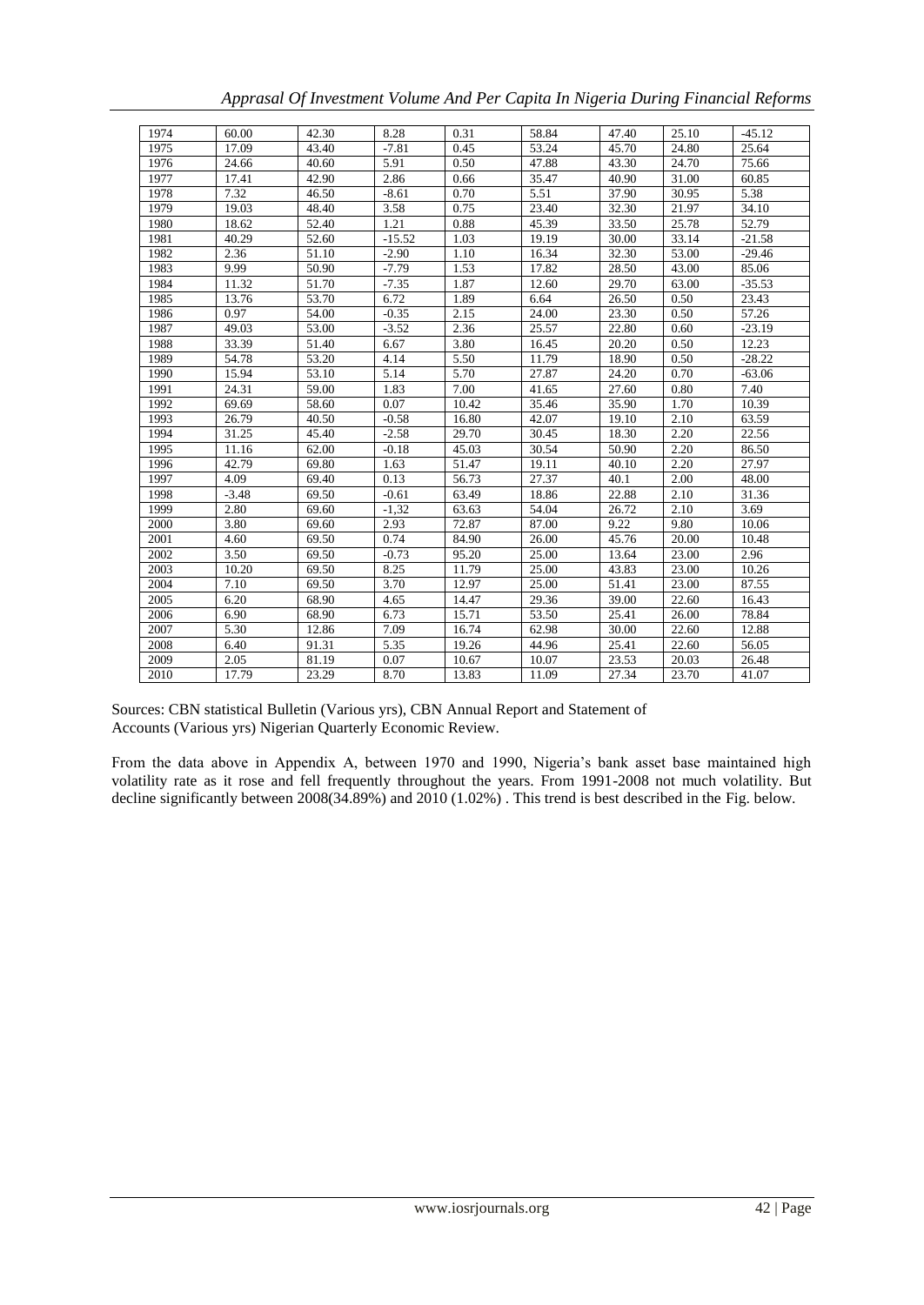

The data for insurance asset base were logged to give the picture of the trend of IAB in Nigeria as presented in Fig. above.

Insurance asset base during the period decline on average by 3.12% consistently. In 1982, IAB rose by a 2.30%, declined in 1983 by 3.8% and increased again by 1.2% in 1984. From 1985 to 1989, an average of 2.16% decline was recorded, while an average of 5.66% increase was recorded between 1990 and 1992. In 1993 and 1994, 16.8% and 0.8% decrease were recorded respectively 1995 had an increase of 32.6%. Between 1996 and 2007 there was stability following a 10.8% decrease in 1996. From 2008 a declined of (4.59%) ,2009 (1.88%) and an increased of (1.88%) for 2010.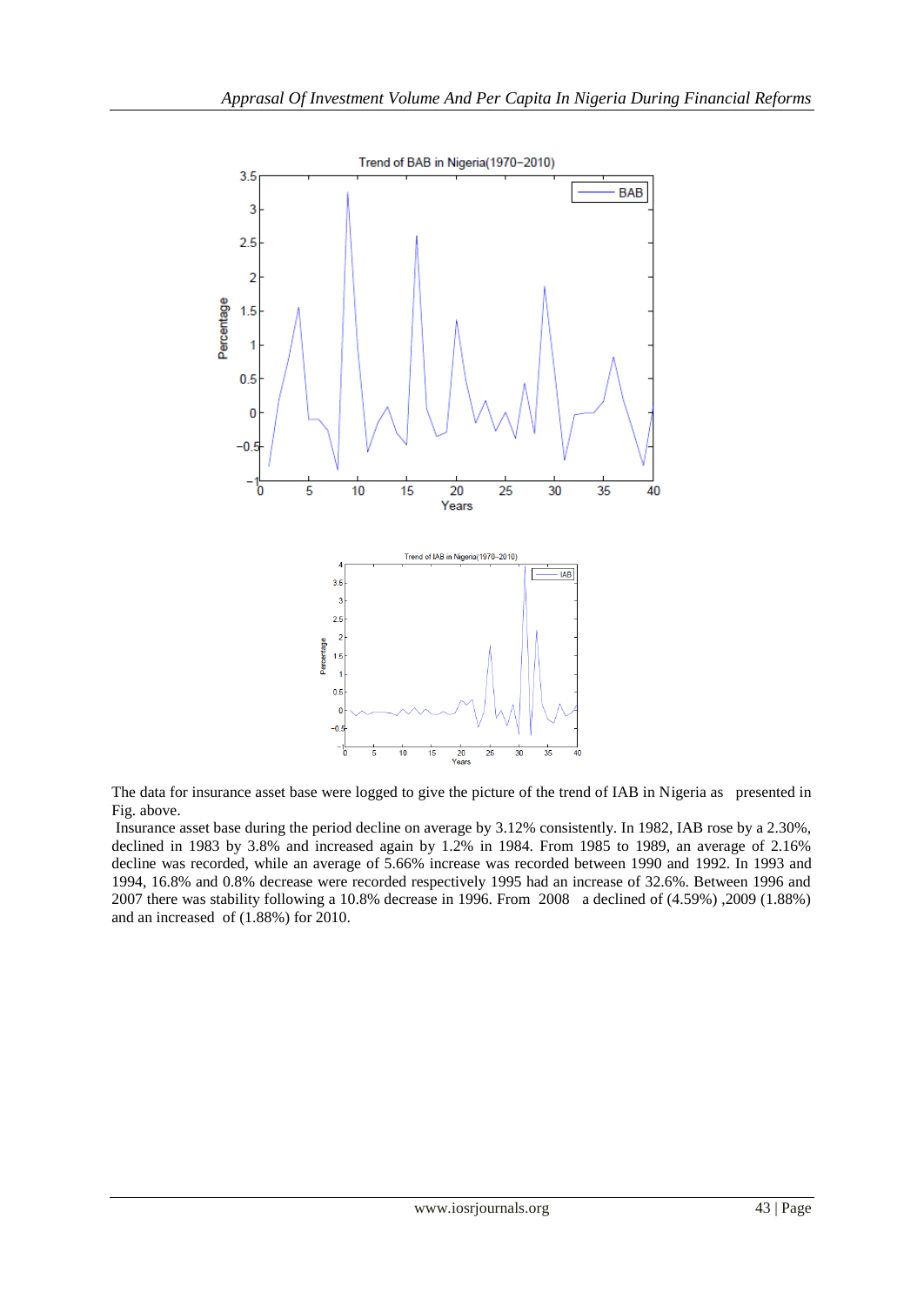

The trend of foreign exchange reserve is above. Foreign exchange reserve rose from 0.01% in 1972 -00.15% in 1973 and rose again by 0.06 % in 1977 to about 2.78% in 1978 and by 0.53% from 1980 to 1981. From 1985, a large decline of about (62.5%) was recorded counting from 1991. Between 1988 and 1990, there was relative stability with an average of about 0.13% volatility rate in the positive direction. It rose by 10.2% in 2000 and by 3% in 2001 and remain stable through 2004 when it declined by only 0.40% in 2005. In 2006, FER increased by 3.4% and to 0.40% decrease in 2007 and stabilized through to 2008 to 2010. The picture of the trend of Nigeria's SMCr under review is presented below.



Stock market capitalization maintained, on average, a 0.07% increase between 1970 and 1975 when it rose by 0.48% in 1976 and maintained an average of 0.65% increase from 1976 - 1980. In 1981 and 1982 SMCr declined by 31.21% and 7.88% respectively. It rose by 55.6% in 1983 and declined again by 49.53% in 1984. Other years that SMC grow and their percentages are: 1985(12.1%), 1986 (33.83%), 1988 (10.96%), 1992 – 1994 (2.47% on average), 1995(63.94%), 1996 declined of (58.53%), 1997 rose by (20.03%), declined of (7.52%) 2002 , 2003 rose by (7.3%), rose by (77.29%) in 2004. Declined by (71.12%) in 2005. and a significant positive volatility between 2007 - 2010.

## **4.3 Test of Research Hypotheses**

As stated earlier, financial reforms are measured in this study by bank capital base (BAB), insurance asset base (IAB), foreign exchange reserves (FER) and stock market capitalization (SMC). Economic growth is measured by growth rate of gross domestic product (GDPr) and investment volume (IV), while economic development is measured by per capita income (PCI) and consumer price index (CPI).

## **4.3.2 Hypothesis Two**

The second hypothesis addressed the second objective of this study which was to find out the relationship between volume of investment and bank asset base, insurance asset base, foreign exchange reserves and stock market capitalization. Based on this, our second hypothesis was then made thus:

*Volume of investment has no significant relationship with bank asset base, insurance asset base, stock market capitalization and foreign exchange reserves in Nigeria*?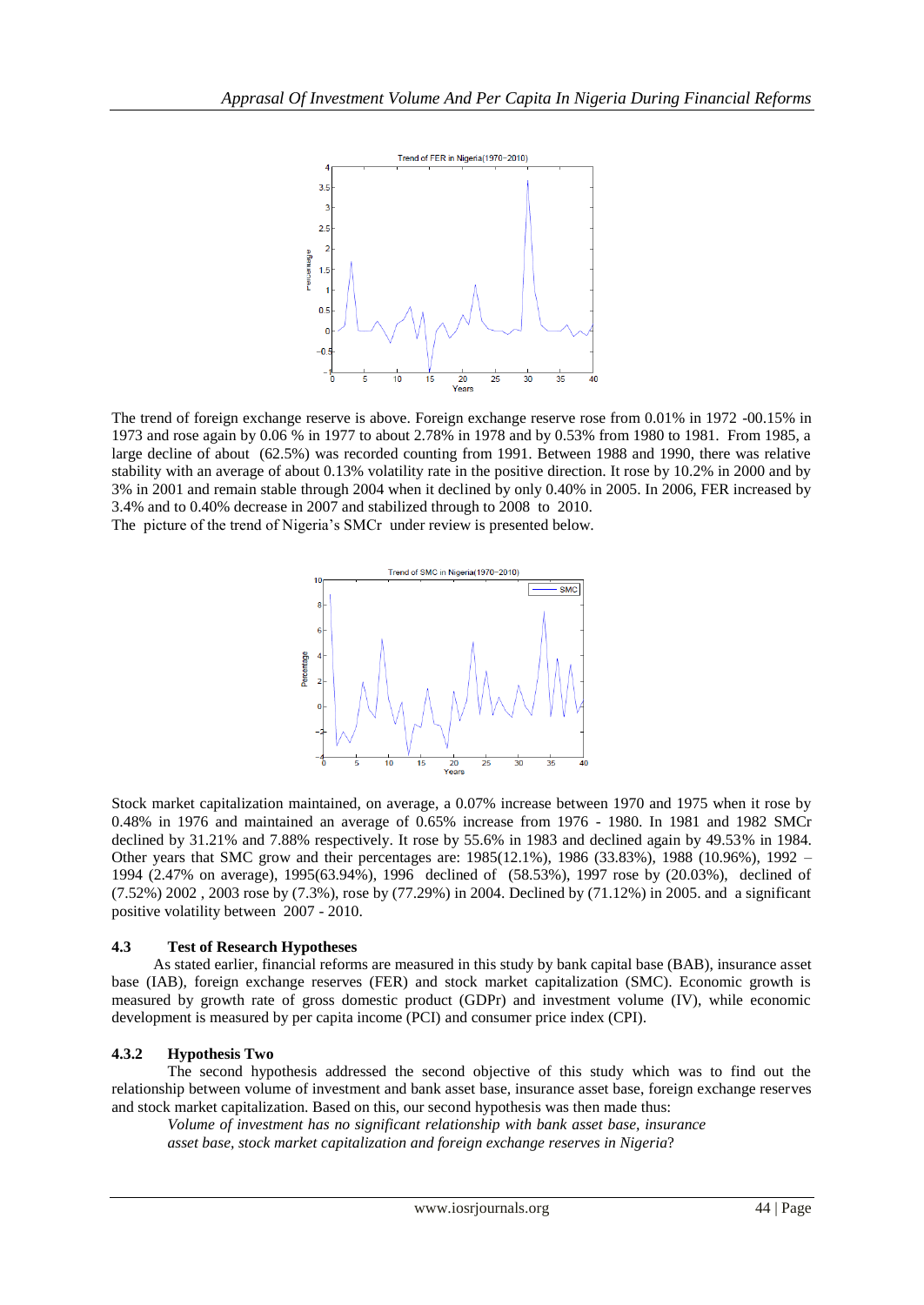Data relating to the variables in hypothesis two above were plotted and the interactive graph explaining the relationship at a glance plotted and presented below.



The log values of the parameters is given as:

 $VI = a_0 + b_1CBAB + b_2 IAB + b_3MCR + b_4FER + e$ .........Eqtn 2

The regression result of the above equation as extracted from Table 4.2 is presented below:

IV = **70.7628 - 0.0215**<sub>BAB</sub> -0.5321<sub>IAB</sub> -0.0118<sub>FER +</sub>0.0474<sub>SMC</sub> +e

$$
t_{\text{stat}} = (4.256) \qquad (-0.147) \qquad (-2.702) \qquad (-0.068) \qquad (0.746)
$$

 $R^2$  $= 11.69\%$ ,  $F (4, 36) = 1.8271$ 

| Table 4.2: Regression result of the relationship between Investment volume (IV), |                        |  |          |          |  |        |  |  |  |
|----------------------------------------------------------------------------------|------------------------|--|----------|----------|--|--------|--|--|--|
| asset base (BAB), insurance asset base (IAB), foreign exchange                   |                        |  |          |          |  |        |  |  |  |
| bank                                                                             |                        |  |          |          |  |        |  |  |  |
| reserve (FER) and stock market capitalization rate (SMCr)                        |                        |  |          |          |  |        |  |  |  |
|                                                                                  |                        |  |          |          |  |        |  |  |  |
| <b>DEPENDENT VARIABLE:</b>                                                       | Investment volume (IV) |  |          |          |  |        |  |  |  |
|                                                                                  |                        |  |          |          |  |        |  |  |  |
| <b>Independent variables</b>                                                     | <b>Coefficient</b>     |  | t-stat   | R square |  | F      |  |  |  |
| constant                                                                         | 70.7628                |  | 4.256    | 1.1687   |  | 1.8271 |  |  |  |
|                                                                                  |                        |  |          |          |  |        |  |  |  |
| <b>BAB</b>                                                                       | $-0.0215$              |  | $-0.147$ |          |  |        |  |  |  |
| <b>IAB</b>                                                                       | $-0.5321$              |  | $-2.702$ |          |  |        |  |  |  |
| <b>FER</b>                                                                       | $-0.0118$              |  | $-0.068$ |          |  |        |  |  |  |
| <b>SMC</b>                                                                       | 0.0474                 |  | 0.746    |          |  |        |  |  |  |
| Source: Authors computation as extracted from the regression of Appendix C       |                        |  |          |          |  |        |  |  |  |

- (a) Predictors: (Constant), BAB, IAB, FER, and SMC.
- (b) Dependent Variable: IV
- $R^2 = 11.69\%,$  $F (4, 36) = 1.8271,$
- Level of Significant  $= 95\%$  level

As shown in the regression result above, average investment volume was **70.7628** during the period reviewed. With regards to the explanatory variables, a one naira increase in BAB reduced investment volume by  $- \frac{N}{2}$ **0.0215** while insurance asset base reduced investment volume by  $-\cancel{0.0215}$  and stock market capitalization increase investment volume by  $\cancel{\text{N}0.0474}$ . Also, foreign exchange reserves reduced investment volume by -N**0.0118**.All other things being equal.

The significance of the variations in the dependent variables as explained by the independent variable was determined by comparing our calculated  $f(f_C)$  value of 1.8271, at 95% level of significance and thirty nine degrees of freedom with the critical value of f  $(f<sub>t</sub>)$  of 2.65. With  $f<sub>C</sub>$  value less than  $f<sub>t</sub>$  value, the null hypothesis which states that Volume of investment has no significant relationship with bank asset base, insurance asset base, stock market capitalization and foreign exchange reserves in Nigeria was accepted. In other words, BAB, IAB, FER, SMCr had no significant impact on average investment volume.

The statistical significance of the individual independent variables in the model was established by comparing their respective calculated t  $(t<sub>C</sub>)$  values which were **-0.147** for bank asset base (BAB); **-2.702** for insurance asset base (IAB), **-0.068** for foreign exchange reserves (FER) and **0.746** for stock market capitalization with the critical t  $(t_1)$  value of 1.70. It was seen that all the variables (BAB, IAB, FER, and SMC) had their  $t_c$  values less than  $t_t$  value. And they were said to be statistically insignificant in the model. This means insurance asset base impacted more or had the greatest negative impact on investment in Nigeria followed by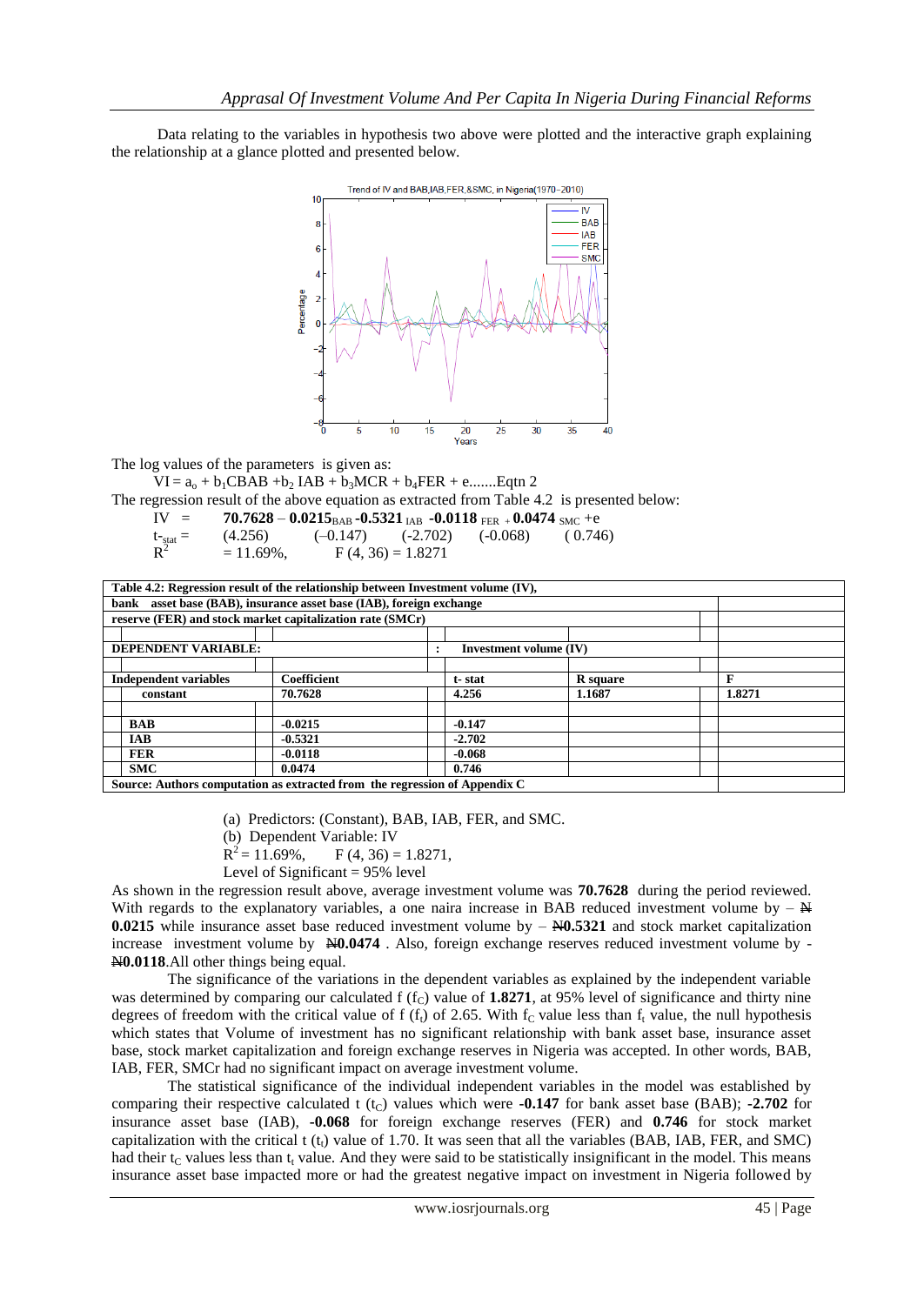bank asset base lastly foreign exchange reserves FER while SMC had a little positive of **0.746 i**mpart during the period reviewed.

From the regression result, it was evident that the regression model had no good fit. Thus the econometric property of the regression equation is not remarkable, and was not said to reflect a true prediction of financial reforms contribution to economic growth of Nigeria. Its predictive power  $R^2$  of 11.69% shows that financial reform measures mentioned above do not adequately explain and contribute significantly to the variations in the investment volume in Nigeria for the period reviewed. Put it differently, Nigeria's investment volume is not affected positively and significantly by financial reforms in the country. Other variables that also influence investment volume in Nigeria but not included in this study may have accounted for the remaining 88.33% of the variations in IV.

## **4.3.3 Hypothesis**

The hypothesis sought to establish the relationship between per capita income and bank asset base, insurance asset base, foreign exchange reserves and stock market capitalization. In the research hypothesis, it was stated based on this objective thus:

*Per capita income has no significant relationship with bank asset base, insurance asset base, stock market capitalization and foreign exchange reserves in Nigeria?*

Data that reflect the variables in the above hypothesis were presented. The accompanied Figure below presents an interactive picture of the relationship between the parameters.



Per capita income seems not to go above the negative horizon amidst the reforms parameters. The log values of the parameters is given as:

 $PCIr = a_0 + b_1BAB + b_2IAB + b_3MCR + b_4FER + e$ .........Eqtn 3

In Table 4.3 below, the regression result of the above equation was presented. An extract of the result is as shown below:

PCI =  $-4.7058 + 0.0821_{BAB} + 0.1794_{IAB} - 0.1343_{FER} + 0.0074_{SMC} + e$  $(-0.814)$   $(1.655)$   $(2.604)$   $(-2.625)$   $(0.331)$  $R^2$  $= 28.01\%$ , F (4, 36) = 3.5013

| Table 4.3: Regression result of the relationship between, Per Capita Income (PCIr)<br>asset base (BAB), insurance asset base (IAB), foreign exchange reserve<br>bank |             |          |                 |        |  |  |  |  |  |
|----------------------------------------------------------------------------------------------------------------------------------------------------------------------|-------------|----------|-----------------|--------|--|--|--|--|--|
| (FER) and stock market capitalization rate (SMCr)                                                                                                                    |             |          |                 |        |  |  |  |  |  |
| DEPENDENT VARIABLE:                                                                                                                                                  |             |          |                 |        |  |  |  |  |  |
| <b>Independent variables</b>                                                                                                                                         | Coefficient | t-stat   | <b>R</b> square | F      |  |  |  |  |  |
| constant                                                                                                                                                             | $-4.7058$   | $-0.814$ | 0.2801          | 3.5013 |  |  |  |  |  |
| <b>BAB</b>                                                                                                                                                           | 0.0821      | 1.655    |                 |        |  |  |  |  |  |
| <b>IAB</b>                                                                                                                                                           | 0.1794      | 2.604    |                 |        |  |  |  |  |  |
| <b>FER</b>                                                                                                                                                           | $-0.1343$   | $-2.265$ |                 |        |  |  |  |  |  |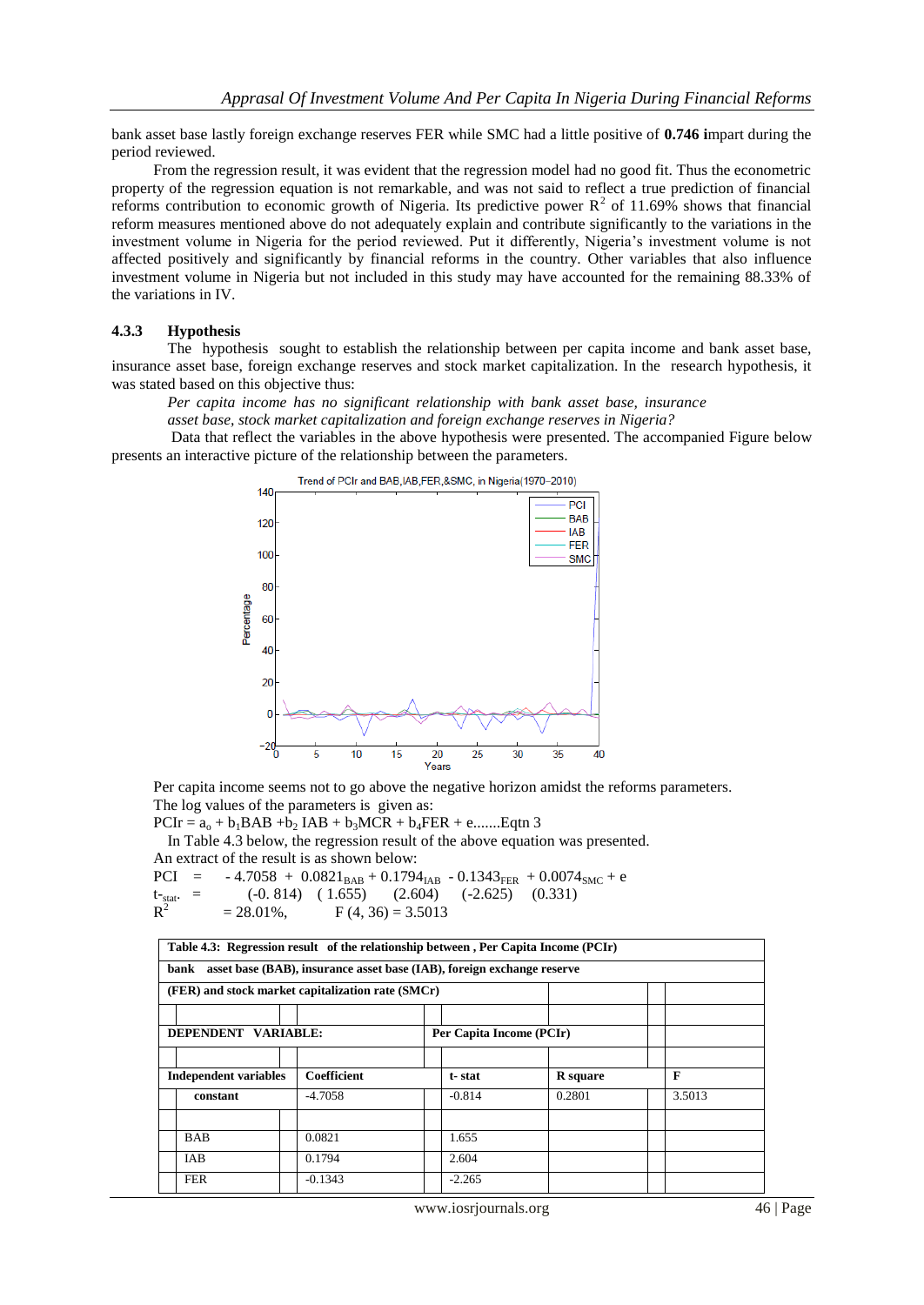| SMC | 0.0074                                                                     |  |  |  |
|-----|----------------------------------------------------------------------------|--|--|--|
|     | Source: Authors computation as extracted from the regression of Appendix D |  |  |  |

<sup>(</sup>a) Predictors: (Constant), BAB, IAB, FER, and SMC.

 $R^2 = 28.01\%$ ,  $F (4, 36) = 3.5013$ 

Level of significant  $= 95\%$  level.

The above regression result shows that within the period under review, average per capita income was - 4.7058. Considering the independent variables, a one naira increase in bank asset base would increase/improved per capita income by  $\frac{N}{20.0821}$ . A one naira increase in insurance asset base increases per capita income by only N0.1794 , a one naira increase in foreign exchange reserves decreased per capita income by - N0.1343, while a naira increase in stock market capitalization increased per capita income by N0.074. all other things being equal.

The next activity was to test for the significance of the variations in the dependent variables as explained by the independent variables. The statistics used for this was the f-test statistics. At 95% level of significance and thirty nine degrees of freedom, our computed f  $(f<sub>C</sub>)$  value was 3.501 yielding negative per capita income, compared to the critical f ( $f_t$ ) value of 2.65. Since  $f_c$  is greater than  $f_t$  inversely, the null hypothesis which states that per capita income has no significant relationship with bank asset base, insurance asset base, foreign exchange reserves and stock market capitalization was accepted against its alternative hypothesis. This low per capita income is in support of

For the statistical significance of individual independent variable, the t-test statistics was employed in which case, the independent variables with their computed t-values  $(t<sub>C</sub>)$  of 1.655 (BAB), 2.604 (IAB), -2.265 (FER) and  $0.331(SMCr)$  were all compared with the critical or table t (t<sub>t</sub>) value of 1.70. Among the calculated values of  $t$  ( $t<sub>C</sub>$ ), one of the independent variable were statistically significant in the model that is the IAB. While BAB and SMC showed a positive relationship, FER showed an inverse relationship with PCI during the period reviewed. In other words, foreign exchange reserves exerted an insignificant negative effect on per capita income while bank asset base and stock market reserves exerted an insignificant positive effect on PCI during the period reviewed. This means increase in FER led to reduction in PCI while increase in IAB, BAB and SMC would lead to increase in PCI. As can be seen from the regression diagram the PCI was virtually below the zero level.

The econometric property of the estimated equation showed a poor predictive power given its  $\mathbb{R}^2$  value of 28.01%, meaning that financial reform measures mentioned above do not adequately explain and do not contribute significantly to the variations in the growth of Nigeria's per capita income for the period considered. The equation therefore shows a marginal prediction of financial system's contribution to economic development of Nigeria. The remaining 71.99% variations in the dependent variable are explained by other variables not included in this study. Examples are crude oil revenue, population growth among others.

### **V. Conclusion**

From the analysis done in here, lots of interesting discoveries have been made. First and foremost, for forty years, Nigeria had been enjoying a relatively stable and a steady- state growth in the economy with the financial system playing a very marginal role in the growth process of the country. For the period of forty years, the study shows that the financial sector made no significant contribution to the growth of the economy (GDPr) given that their respective t<sub>c</sub> values of 0.167 (BAB), 1.513 (IAB),  $-1.744$  (FER) and  $-1.575$  (SMCr) were all less than the  $t_t$  value of 1.70. It was opine that there could have been some problems. It is either the gains derived from the financial sector were not channelled or used properly for development practices such as investment or the policy makers or corporate captains had pocketed and exported the gains to "safe heavens" somewhere in the western blocks for selfish and personal interest as was the opinion of the Emanugaa (2008). This must have been one of the impetuses for advocating for reforms in the sector.

For that period, economic growth (GDPr) has not been significantly impacted and no significant contribution was made thereto by BAB, IAB, FER and SMCr given the overall  $R^2$  value of 16.52%. However, an inverse relationship existed between GDPr, SMC and FER. Mismanagement of our reserves as well as misappropriation of the fund and other unfavorable reserve policies of the international monetary authority (ies) could account for this inverse relationship.

#### **References**

- [1]. Adebiyi, M. A. (2002). Is Financial Sector Liberalization the Cause of Banking Fragility in Nigeria? *African Review of Money, Finance and Banking*, 2 (3): 12 – 25.
- [2]. Akpan, I. (1999). *Fundamentals of Finance*. Uyo: Modern Business Press Ltd.
- [3]. Akpan, I. (2004). *Fundamentals of Finance*. 2<sup>nd</sup> ed., Uyo: Nelgrfik Nig. Ltd.

<sup>(</sup>b) Dependent Variable: PCI